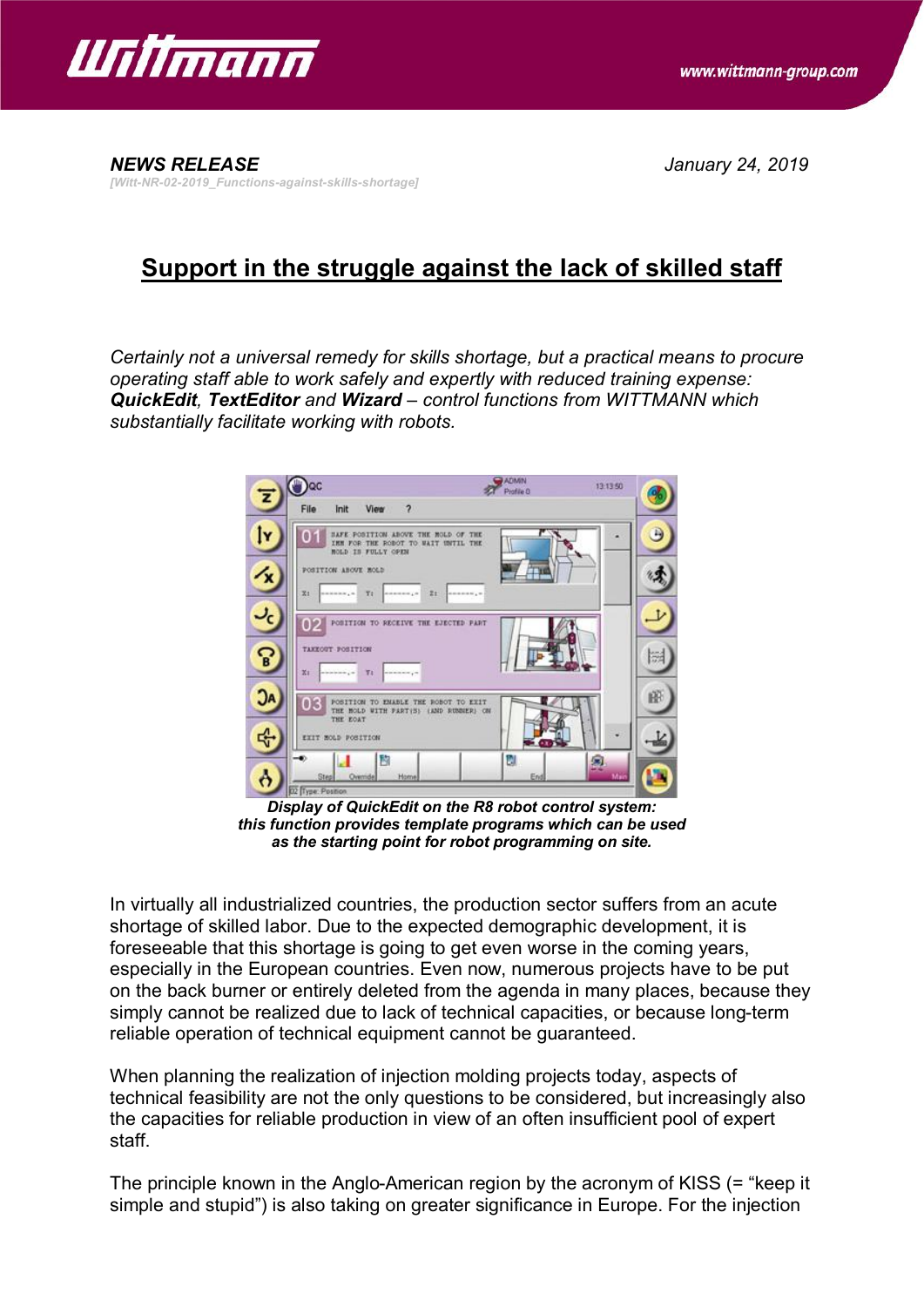

molding industry, the KISS principle indicates an increasing necessity to invest in optimized production cells which are easy to run. This includes intuitively operated, self-learning control systems for injection molding machines – such as the **B8** machine control system from WITTMANN BATTENFELD with its **HiQ** software packages. Just as vitally important is the selection of a robot to take care of fast molded parts removal and to support high-speed downstream finishing. Robots equipped with the **R8** and **R9** control systems from WITTMANN are ideally suited for such purposes. Linear axes are used for the basic traverse movements, which must be carried out within the generally very confined mold space. For additional functions – which are normally required outside the mold space – they are combined with compact rotation axes. The linear axes permit quick and easy extension and retraction of the gripper. In contrast to working with articulated robots, the operator here is not required to change to and fro between different systems of coordinates or concern himself with all possible types of collisions that may be caused by multi-axis movements.

Although the WITTMANN **R9** robot control system also allows manual selection of any desired movement coordinates in space, the movements of the robots' main axes are nevertheless invariably orientated within the Cartesian coordinate system. Again, in contrast to articulated robots, the risk of collision can be substantially reduced, and last, but not least, the training expense for the operating staff as well, for whom the movements of the robot invariably remain clear and understandable at all times.

Another important, central attribute offered by the **R8** and **R9** robot control systems from WITTMANN is the presence of special input assistants for preparing, editing and operating process sequences.

## **Unlimited flexibility**

WITTMANN robot control systems provide two different user levels as standard, which can be selected depending on how familiar the operator is with the system. *QuickEdit* allows changing of a few commands and programming with templates. The *TextEditor* grants complete freedom in programming. With its help, any desired robot sequence can easily be realized menu-driven. Each individual function is carried out directly on the robot and then taken over into the program by pressing a key. Free allocation of names for interfaces of auxiliaries, cylinders, gripper and vacuum circuits facilitate readability and permit clear structuring of the program.

The idea behind *QuickEdit* is to enable operators without previous experience in equipment programming to create a program. With *QuickEdit,* the robot is programmed in very easy steps. Using pictures and animations, the control system proposes the sequence step by step and explains to the operator the correct input. This method of programming is primarily used for simpler applications, such as "pick & place" functions or parts removal with sprue picking and subsequent depositing. Such simple programs can be created with the help of the new *QuickNew* function. *QuickNew* is the animated program editor which supports users in the creation of *QuickEdit* programs.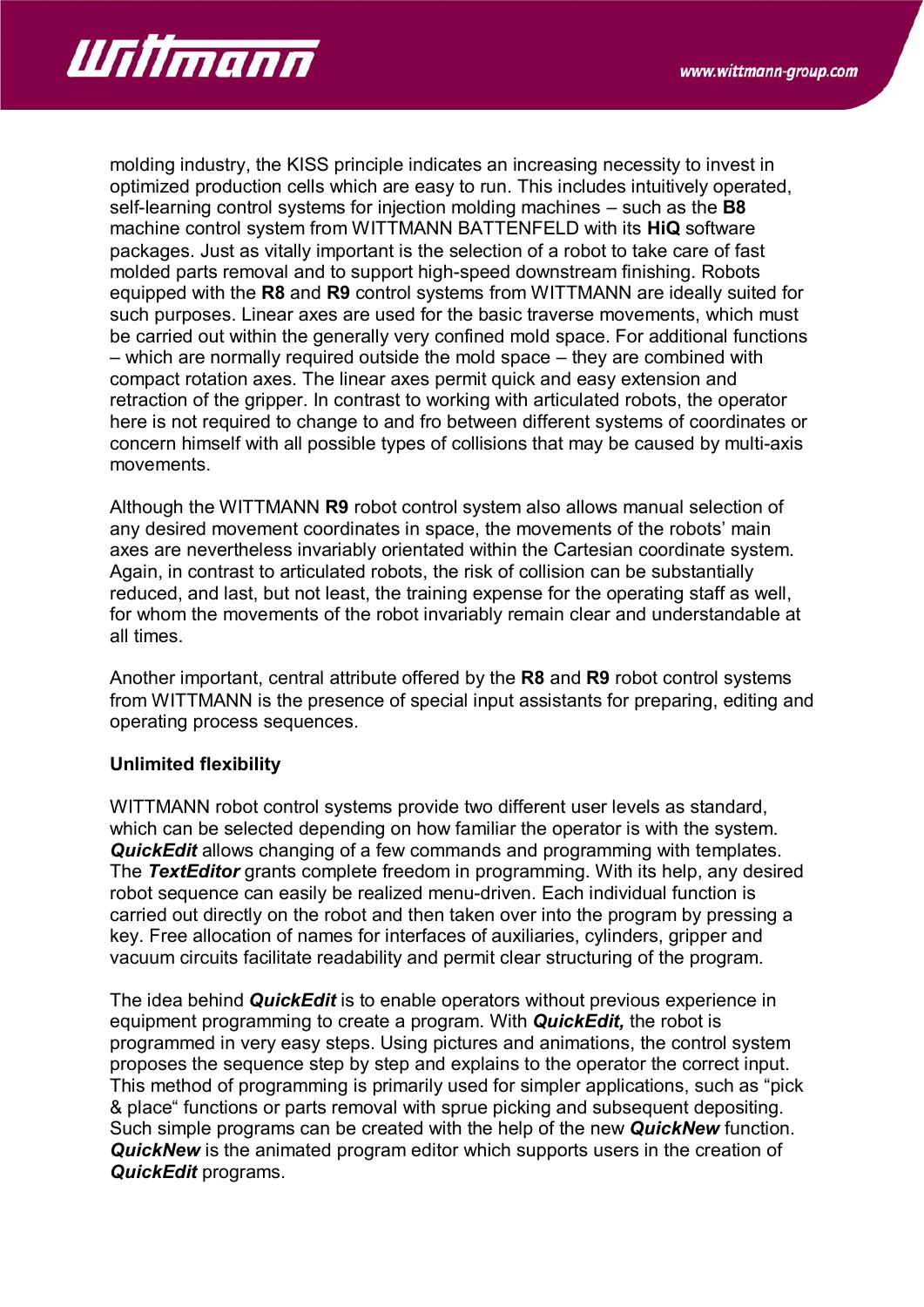



*Additional screen displays of the R8 control system: QuickNew (left) and TextEditor.*

For more complex tasks, the proven *TextEditor* is available, which also offers the possibility to generate a simplified illustration in *QuickEdit* for this type of application. Moreover, the *TextEditor* can be used to create templates, and users can add their own animations and integrate them into the control system.

An extremely efficient control function for programming is the WITTMANN *Wizard*. When using the *Wizard*, the robot operator is guided through the creation of the program in only eight steps by way of simple yes/no questions, resulting in the development of a full-fledged process sequence.

------------------------------

The WITTMANN Group is a worldwide leader in the manufacturing of injection molding machines, robots and peripheral equipment for the plastics industry. Headquartered in Vienna/Austria, the WITTMANN Group consists of two main divisions, WITTMANN BATTENFELD and WITTMANN, which operate 8 production facilities in 5 countries, including 34 direct subsidiary offices located in all major plastics markets around the world.

WITTMANN BATTENFELD focuses on the independent market growth in the manufacturing of state-of-the-art injection molding machines and process technology, providing a modern and comprehensive range of machinery in a modular design that meets the actual and future requirements of the plastic injection molding market. WITTMANN's product range includes robots and automation systems, material handling systems, dryers, gravimetric and volumetric blenders, granulators, mold temperature controllers and chillers. With this comprehensive range of peripheral equipment, WITTMANN can provide plastics processors with solutions that cover all production requirements, ranging from autonomous work cells to integrated plantwide systems.

The syndication of the WITTMANN Group has led to connectivity between all product lines, providing the advantage plastics processors have been looking for in terms of a seamless integration of injection molding machines, automation and auxiliary equipment – all occurring at a progressive rate.